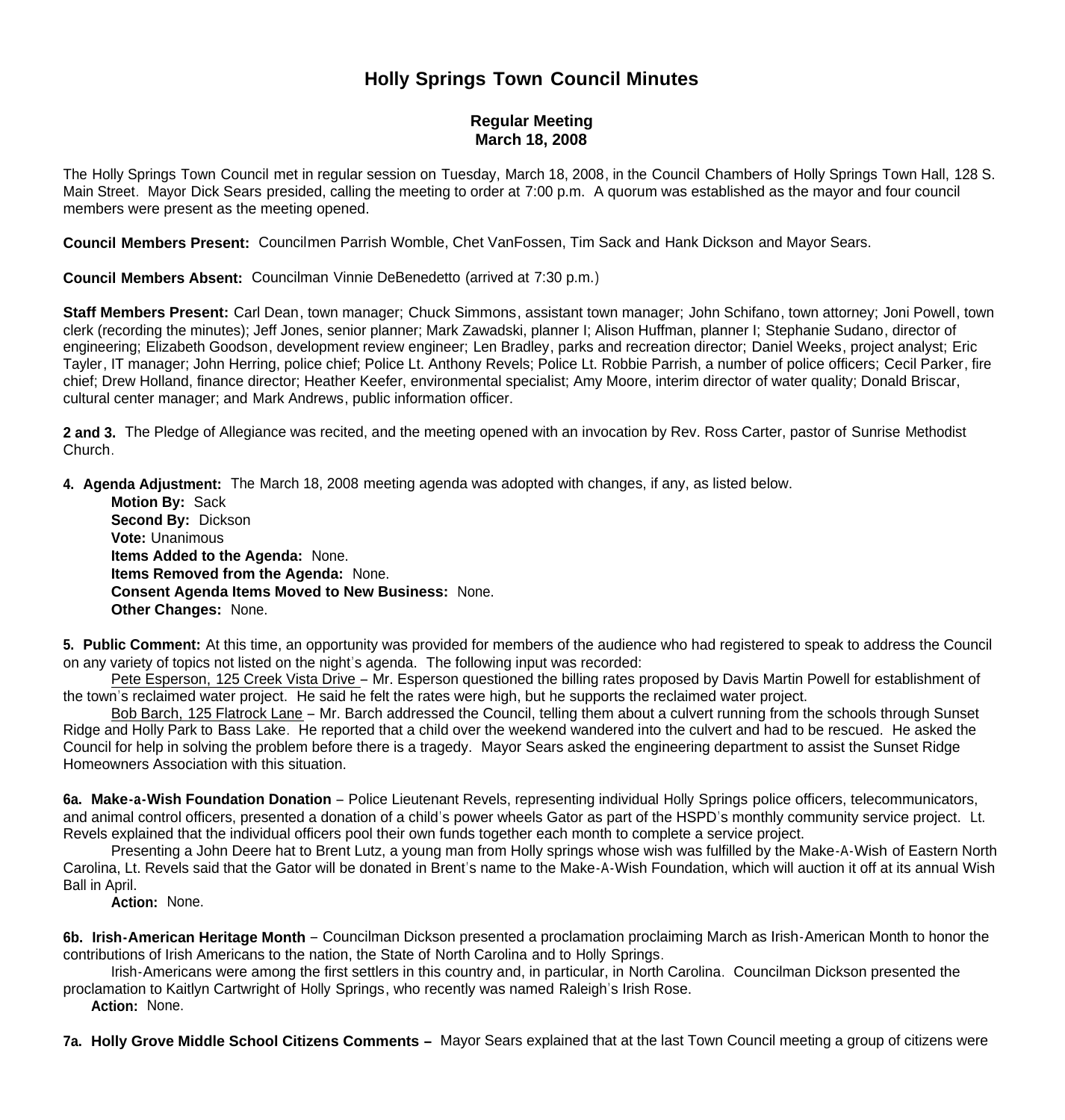present at the March 4 public hearing for the middle school special exception use, but did not realize they were to sign up to be heard. He said that a group of citizens living in the Autumn Park PUD would like to address the Council to put on record some of their concerns about the Wake County Public School System complex nearby containing Holly Springs High School, Holly Grove Elementary and soon-to-be Holly Grove Middle School.

The following comments were entered into the record:

 Brenda Helen Young, 134 Cline Falls Drive -- Ms. Young said she is adamant that a middle school not be built behind her home. She said she is already having problems with noise and lights from the high school. She asked if the school would be three stories tall; she asked if there would be a berm or landscape barrier between her property and the middle school; and she also asked if the school would have any negative impact on her property value.

 Kristen Fienberg, 110 Cline Falls Drive – Ms. Fienberg asked that a buffer area be placed between the school property and the neighboring residential area where she lives. She also questioned the need for lighted fields, particularly since residents had been told earlier by WCPSS officials that the fields would not be lighted.

 Jeff Destefano, 138 Cline Falls Drive – Mr. DeStefano added that residents have a problem with traffic lining up on Cline Falls Drive instead of at the school to pick up children after school. He said that, instead of going through the pick-up lane at school, motorists are driving onto Cline Falls Drive and parking at the end of the street to pick up children, who are cutting across the school grounds and then through some residents' vards to get to their parents' cars.

 Mr. DeStefano added the he also is concerned about the lights and noise already generated by the schools, which will be increased with the addition of a middle school. He asked if buffer materials could be left natural and augmented by opaque buffering. He stressed that he would like to see the natural growth retained.

 Lori DeStefano, 203 Cline Falls Drive – Ms. DeStefano said she is concerned about traffic. She said there is a huge increase in traffic on Avent Ferry Road, and the road is not adequate for that much added traffic. She also noted concerns with the extension of Heritage Point; however, Ms. Stephenson of the engineering department explained that Heritage Point would not be extended because it was planned to be extended before the school system purchased the property to which it stubs. Now, she said, there is no reason to extend Heritage Point.

 Jack Colern, 148 Cline Falls Drive – Mr. Colern said he had similar concerns, especially the lighting of the middle school athletic fields. He said he understands the Town is requiring this (because of a joint use agreement for facilities). He said he is still concerned about students walking through yards and the problem created by drop-off and pick-up traffic that doesn't use the school driveways as they should.

 Theresa Aloise, 142 Cline Falls Drive – Ms. Aloise repeated some of the same concerns about traffic on Avent Ferry Road; drop-off and pick-up traffic on Cline Falls Drive; the athletic field lighting; and property values. She suggested that parents pick up their children in front of the school instead of on their street and that WCPSS put a fence barrier between the subdivision and the school property.

 Staci Cecil, 215 Cline Falls Drive – Ms. Cecil asked the Mayor to come out and see some of the problems for himself. She said she is concerned about traffic, speeding, and ultimately, the safety of children.

 Mayor Sears said he would forward all concerns to Wake County Public School System and request that changes be made in the approved site plan to accommodate some of the concerns broached by residents.

 Councilman VanFossen suggested the Town institute a No Parking zone on Cline Falls Drive, like what was done on Cayman Avenue when a similar situation developed near Holly Springs Elementary School.

 Ms. Stephenson reported that staff would recommend "No Parking" on the west side of Cline Falls Drive and to complete a pedestrian access that is in the works. She also reported that staff had met with WCPSS officials, who agreed to add a chainlink fence around the property.

 Mr. Jones of the planning department addressed the concerns about trees. He reported that some of the trees are going to have to be taken down for construction; however, he added that the school system is going to keep as many trees as possible.

 **Action:** Mayor Sears will forward the spoken comments and written comments received via email on the subject to WCPSS officials, and No Parking zones will be established for Cline Falls Drive.

**8a. Public Hearing: FY 2008-09 Budget** – Mr. Dean said the public has been invited via the Town's Web site and local media to provide comments on the Town's FY 2008-09 budget. He said that community service agencies, which in the past have applied for community agency grant funding, have been especially invited to either address the Council or to provide written funding requests as well as citizens to provide input as to what they feel are important programs, facilities or services.

With that explanation completed, Mayor Sears opened the public hearing to accept input. The following comments were recorded:

 Dr. Billy Dunlap, representing Hospice of Wake County – Dr. Dunlap formally requested \$50,000 from the Town, to be paid to Hospice over five years in the amount of \$10,000 each year to help build an in-patient facility. He explained that, so far, 10 of the 12 municipalities in Wake County have committed to the project.

He said the hope is to break ground on the facility in June 2008. It will hold a 26,000 sq. ft. office and 20-patient in-patient care rooms. David Crabtree – Mr. Crabtree, a Hospice board member, spoke in support of Hospice. He stressed that Hospice of Wake County, serves the entire county, including Holly Springs. He asked that the Council give their request favorable consideration.

 Laeron Roberts – Mr. Roberts addressed the Council on behalf of the Fuquay-Varina Emergency Food Pantry, which serves Fuquay-Varina and Holly Springs. He explained that the Pantry provides food on an emergency-basis, not generally on a continuing basis. The facility is open two days a week and handed out 4,278 boxes of food in 2007. He reported that 1,060 boxes of food were distributed to Holly Springs residents. He added that 11,530 people benefited from the Pantry last year. He asked for the Council to consider grant funding in the amount of \$500.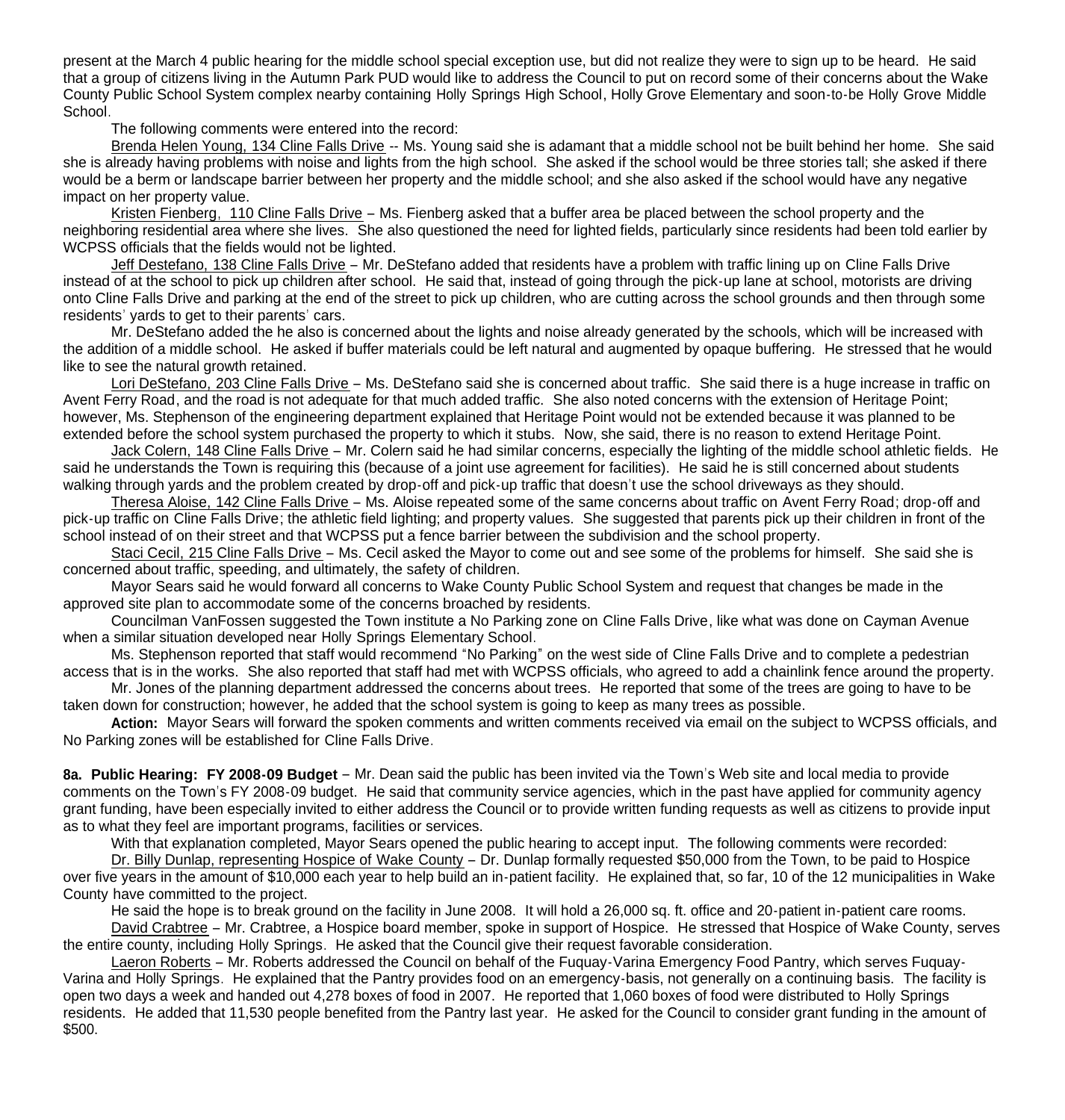Kevin Adams – Mr. Adams provided the following written comments via email to the Town Clerk's office. He could not be present for the actual hearing. He wrote:

 "Unable to attend the meeting to provide input and ideas, I would like to take advantage of this form of communication. I would like to see 1) More police officers, detectives and new police cars

2) Better and improved signs at all town boundaries.

3) Life-size statues of our town's historic figures. (There are) lots of great locations to place these.

4) Fourthy of July fireworks

5) A Holly Springs Mardi Gras parade / festival.

6) Continued expansion and repairs to the Hunt Center

7) New cardio equipment for the Hunt Center Gym

 8) Move the "Rockin' at the Crossings" to the band shell at Womble Park. (nicer, cleaner, and the heat won't bounce off the pavement) 9) Second police station

10) Plan for the growth of a third fire station or greatly expand again the Avent Ferry Road station.

11) Better availability of tennis programs -- week nights at the high school

12) Outdoor skating rink at Womble Park during the winter

13) A town swimming pool and water park (ha - love this idea given the drought!)

14) Improved lighting and road markings on some of the darker roads

What a great town!! Thanks for this opportunity."

There being no further input, the public hearing was closed. **Action:** None.

**8b. Public Hearing: Rezoning Petition 08-REZ-01 –** Mr. Jones said the Town has received an application for the rezoning of three parcels containing approximately 2.28 acres along Holly Springs Road just north of the Sunset Commons Shopping Center from R-20 to LB Local Business.

 He said the current zoning of R-20 represents a residential zoning, which is not in keeping with the Comprehensive Plan nor the Northeast Gateway Plan for this area. The proposed LB: Local Business designation would allow for commercial development such as the Sunset Commons Shopping Center or smaller commercial establishments within the same area as the requested zone map change.

 Councilmen DeBenedetto and Womble asked some questions about access. Mr. Jones said issues such as access would be addressed at the development plan stage.

With that explanation completed, Mayor Sears opened the public hearing to accept input. The following comments were recorded: None. There being no input, the public hearing was closed.

 **Action #1:** The Council approved a motion to accept the following statement as true: "The requested zone map change from R-20 to LB is consistent with the Vision Holly Springs Comprehensive Plan since the Future Land Use Plan Map indicates this property as a Mixed Use within the Northeast Gateway Plan."

 **Motion By:** Sack **Second By:** Womble **Vote:** Unanimous.

 **Action #2:** The Council approved a motion to adopt Rezoning Ordinance R08-03 to approve Zone Map Change Petition #08-REZ-01 to change the zoning of 2.28 acres of Wake County PIN(s) # 0669-08-4669, 0669-08-6724, and 0669-08-6860 from R-20: Residential to LB: Local Business as submitted by Jim Ta of Ta Properties, LLC.

 **Motion By:** Sack **Second By:** Womble **Vote:** Unanimous.

**8c. Public Hearing: Ordinance 08-03 (08-UDO-02) Off-street Parking Regulations –** Mr. Jones explained that last year, the Town Council adopted a Unified Development Ordinance amendment to 7.04 Off-Street Parking Regulations and more particularly to the Multi-family Dwellings parking regulation. The amendment actually required less parking than what was previously required. The current requirement requires two parking spaces for every unit, plus 5% of the total required parking spaces for guest parking.

 He said the change that is being requested in Ordinance 08-03 is to increase the required guest parking from five (5) percent of the total required parking to ten (10) percent of the total required for guest parking. Also, staff has added a provision that all guest parking must be available to all residents of the subdivision and must be evenly distributed throughout the subdivision area.

With that explanation completed, Mayor Sears opened the public hearing to accept input. The following comments were recorded: None. There being no input, the public hearing was closed.

 **Action #1:** The Council approved a motion to accept the following statements as true: "The requested UDO Text Amendment is consistent with the Vision Holly Springs Comprehensive Plan Objectives for Future Land Use since the proposed modification to the Off Street Parking regulations creates regulations to promote pedestrian friendly neighborhoods by providing smaller, managed parking areas within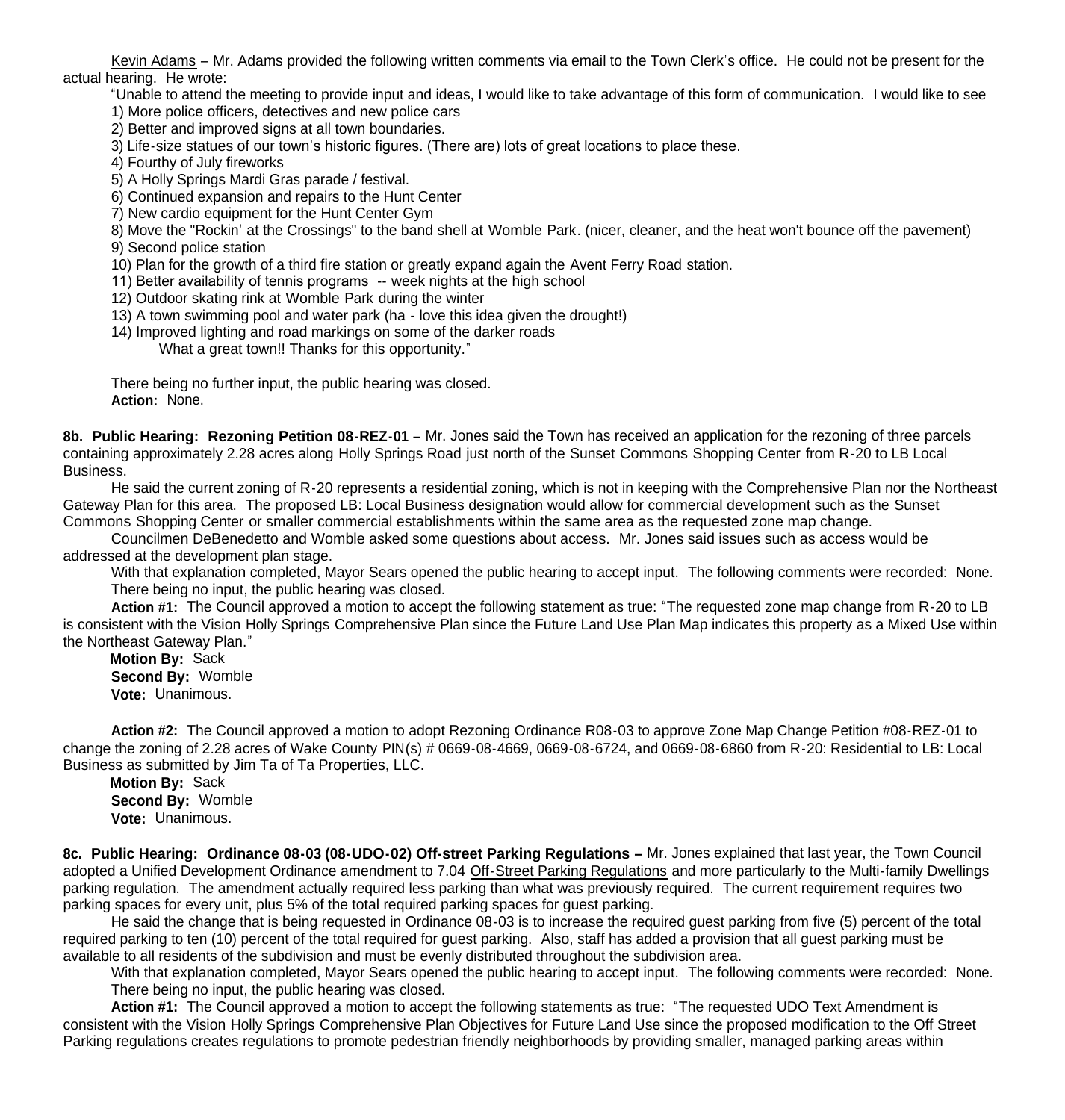multifamily developments."

 **Motion By:** Dickson **Second By:** DeBenedetto **Vote:** Unanimous.

 **Action #2:** The Council approved a motion to adopt Ordinance #08-03 to approve and enact Unified Development Ordinance Amendment #08-UDO-02 to modify the text of UDO Section 7.04 Off-Street Parking Regulations.

 **Motion By:** Dickson **Second By:** Sack **Vote:** Unanimous. A c*opy of Ordinance 8-03 (08-UDO-02) is incorporated into these minutes as addendum pages.*

**8d. Public Hearing: Ordinance 08-04 (08-UDO-03) Section 3.07, General Regulations for Commercial/Mixed-Use Districts –** Mr. Zawadski said staff requests that the Council amend the Unified Development Ordinance (08-UDO-03) Section 3.07, General Regulations for Commercial/Mix-Use Districts. He said that staff suggests removing the bail-out lane requirements for drive-through facilities to help ensure that developments are designed with the best possible site layout and the least amount of impervious surface. He said staff is concerned that the current requirements limit the parking lot and building layout and create unnecessary impervious surface.

Mr. Zawadski said the current ordinance requires a 12-foot bail-out lane to be provided for the entire length of the 10-foot drive-through lane. This requirement forces buildings to be placed in the center of the lot and the parking around the perimeter. This type of layout conflicts with design goals of the Town that include encouraging buildings to be closer to the street, reducing the visibility of parking lots, and reducing impervious surface.

He said research was completed to find out if other municipalities required bail-out lanes, and the conclusion was that bail-out lane requirements are very uncommon. The following proposal has been reviewed by the Technical Review Committee and Planning Board, both of which have made favorable recommendations to the Town Council.

With that explanation completed, Mayor Sears opened the public hearing to accept input. The following comments were recorded: None. There being no input, the public hearing was closed.

 **Action #1:** The Council approved a motion to accept the following statements as true: "The requested UDO Text Amendment is consistent with the Vision Holly Springs Comprehensive Plan. The proposed modifications to Section 3.07 General Regulations for Commercial/Mixed-Use Districts create development regulations that are in keeping with the Town's Future Land Use, Community Character and Natural Resources Objectives."

 **Motion By:** VanFossen **Second By:** DeBenedetto **Vote:** Unanimous.

**Action #2:** The Council approved a motion to adopt Ordinance 08-04 to approve and enact Unified Development Ordinance Amendment #08-UDO-03 to modify the text of UDO Section 3.07 General Regulations for Commercial/Mixed-Use Districts as submitted by the Town of Holly Springs.

 **Motion By:** VanFossen **Second By:** Womble **Vote:** Unanimous. A c*opy of Ordinance 8-04 (08-UDO-03) is incorporated into these minutes as addendum pages.*

**9. Consent Agenda:** Councilman Womble asked for assurance sake if the longevity pay date change would adversely affect any employees. Mr. Dean said that it would not.

There was discussion about an amendment requested and made to the fee schedule.

The Council approved all items on the Consent Agenda following a motion by Councilman Sack, a second by Councilman Womble and a unanimous vote. The following actions were affected:

9a. Minutes - The Council approved the minutes of the Council's regular meeting held on Jan. 15, 2008.

9b. Budget Report – The Council received a report of monthly amendments to the FY 2007-08 budget approved by the town manager. A c*opy of the budget amendment report is incorporated into these minutes as addendum pages.*

 9c. Resolution 08-08 – The Council adopted Resolution 08-08, declaring certain personal property to be surplus to the needs of the Town and authorizing the town manager to dispose of said property. A c*opy of Resolution 08-08 is incorporated into these minutes as an addendum page.*

9d. Resolution 08-09 - The Council adopted Resolution 08-09, directing the town clerk to investigate the sufficiency of annexation petition A08-

01 and setting a public hearing for Tuesday, April 1, 2008. *A copy of Resolution 08-09 is incorporated into these minutes as addendum pages.* 9e. Town's Personnel Policy Amendment – The Council adopted an amendment to the Town's Personnel Policy to change the date on which longevity is paid to eligible employees.

9f. Fee Schedule Amendment - The Council approved to amend Fee Sheet 7019 to add fees for stormwater review and for reclaimed water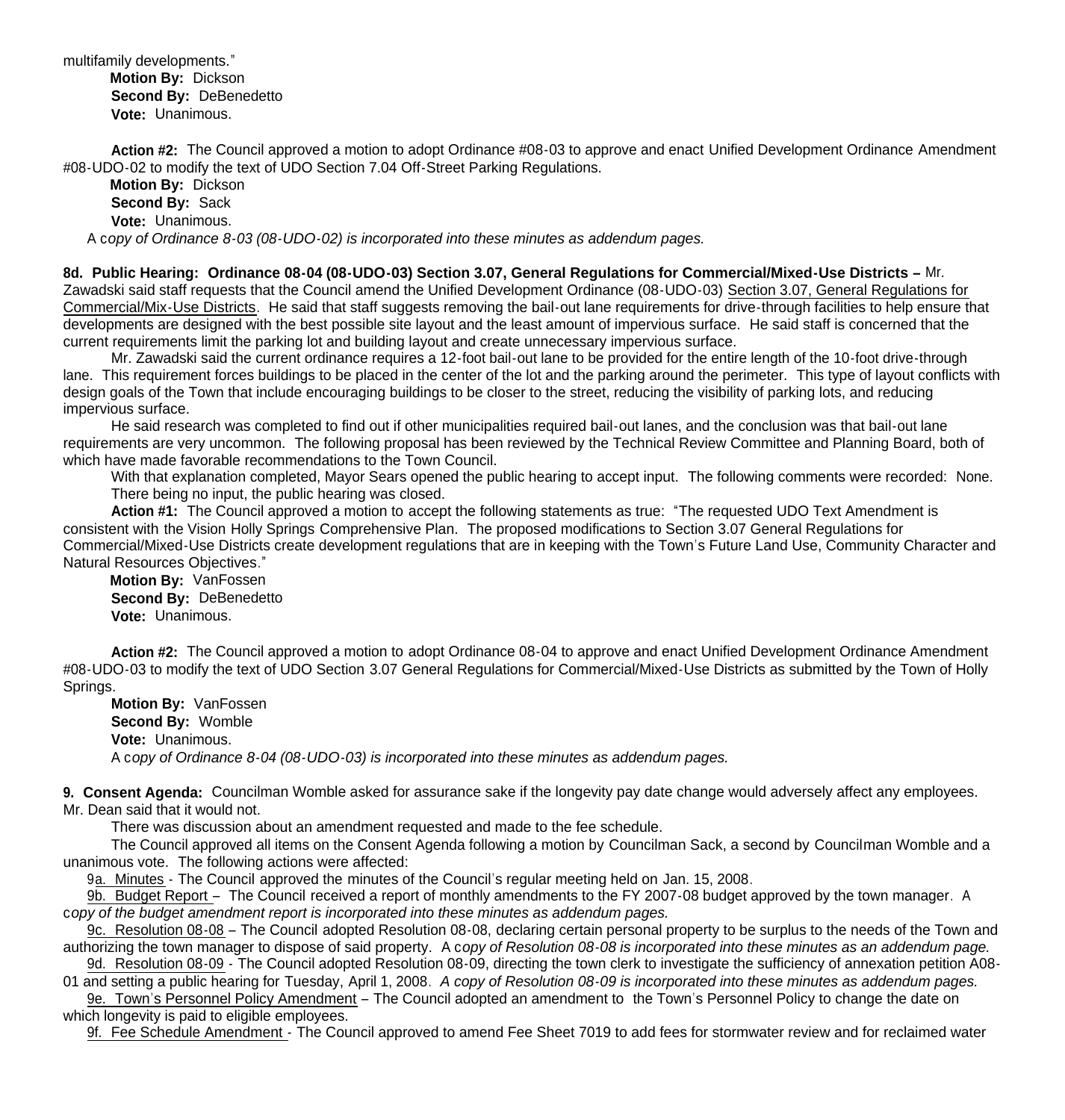extensions. *A* c*opy of Fee Sheet 7019 amendment is incorporated into these minutes as an addendum page.*

 9g. Lawn Care Service Contract – The Council approved to enter a renewable contract with Spence Lawn Services for the maintenance of the Town Cemetery grounds and Crosspoint Circle.

 9h. Budget Amendment, \$43,000 – The Council adopted an amendment to the FY 2007-08 budget in the amount of \$43,000 to fund the Percentage Performers line item through the end of the year. *A* c*opy of the budget amendment is incorporated into these minutes as an addendum page.*

 9i. Budget Amendment, \$6,645 – The Council adopted an amendment to the FY 2007-08 budget in the amount of \$6,645 to receive insurance proceeds for vehicle maintenance. *A* c*opy of the budget amendment is incorporated into these minutes as an addendum page.*

 9j. Resolution 08-10 – The Council adopted Resolution 08-10 approving and enacting amendments to the Development Procedures Manual regarding NPDES petition processing. *A copy of Resolution 08-10 and manual amendment are incorporated into these minutes as addendum pages.*

9k. Forest Springs Infrastructure Reimbursement Agreement and Budget Amendment – The Council adopted amendments to the FY 2007- 08 budget totaling \$545,275 and amendments to the existing Forest Springs Infrastructure Reimbursement Agreement to provide reimbursements for upsized infrastructure that would meet town objectives for that area. *Copies of the budget amendments and Forest Springs Infrastructure Reimbursement agreement amendment are incorporated into these minutes as addendum pages.*

**10a. Capital Area Preservation** – Ms. Powell said the Town has been approached by the Capital Area Preservation Society about possible participation in the publication of a coffee table type history book on Raleigh and Wake County. The first section in the attractive hard-cover book will feature history of this area. For a cost, individual municipalities, organizations and businesses within Raleigh and Wake County can appear in the profile section of the book.

 She said the profile section is what pays for the book in addition to copy sales. The project would provide the Town with anywhere from 1 to 4 pages in the book.

 Masonic Lodge No. 1115 also has been approached and would be interested in paying perhaps a small portion in order to "piggy back" on the Town's profile, if the Town participates.

 She said the company publishing the book is offering a discount and – for a 2-page package -- would accept payment with 10% down at signing the contract and payment of the balance on July 1 in the next budget year.

 She said the cost of a 2-page spread would be \$3,350 (discounted from \$4,950), payable \$350 upon signing and \$3,000 in the next budget.

 During discussion, Ms. Powell pointed out that her office staff currently is working on a historical photograph collection to be published in book form by Arcadia Press. The book, to be titled "Images of America – Holly Springs, North Carolina," will be expressly dedicated to the Town of Holly Springs history and at no cost to the Town.

Action: The Council approved a motion to not enter a contract with Capital Area Preservation, Inc. since the Town already has its own dedicated project at no cost.

 **Motion By:** Sack **Second By:** Womble **Vote:** Unanimous.

**10b. Holly Springs Baptist Church Parking Lot Construction –** Ms. Stephenson said that staff completed an in-house design for the Holly Springs Baptist Church parking lot located across from Town Hall. Under a joint use agreement, the Town is building the parking lot, and the church has provided the land under lease agreement.

The parking lot will provide approximately 30 parking spaces, and constructed is expected to be a 45-day project.

 She said bids were informally solicited, and staff recommends that the Council award the work to the lowest responsible bidder, Naron Construction, in the amount of \$97,000, inclusive of contingency.

 **Action:** The Council approved a motion to award the contract for construction of a public parking lot on leased property at Holly Springs Baptist Church to Naron Construction in the amount of \$97,000, inclusive of contingency.

**Motion By:** Sack

**Second By:** Womble

**Vote:** Unanimous.

 *A copy of the Naron Construction contract is on file in the Town Clerk's office and Department of Engineering.*

**10c. Sunset Lake and Optimist Road Traffic Signal** – Ms. Stephenson said staff has completed a design and coordination with NCDOT on a traffic signal to be located at the intersection of Sunset Lake Road and Optimist Farm Road.

 She said bids were informally solicited, and staff recommends that the Council award the bid to the lowest responsible bidder, Watson Electric, in the amount of \$52,000, inclusive of contingency.

 She said the work would provide a wood pole signal with completion of installation within 60 days. She added that the wooden pole would be in place until such time as Sunset Lake Commons develops that corner and installs a mast arm pole.

**Action:** The Council approved a motion to award the contract for installation of a traffic signal at the intersection of Sunset Lake Road and Optimist Farm Road to Watson Electrical in the amount of \$52,000, inclusive of contingency.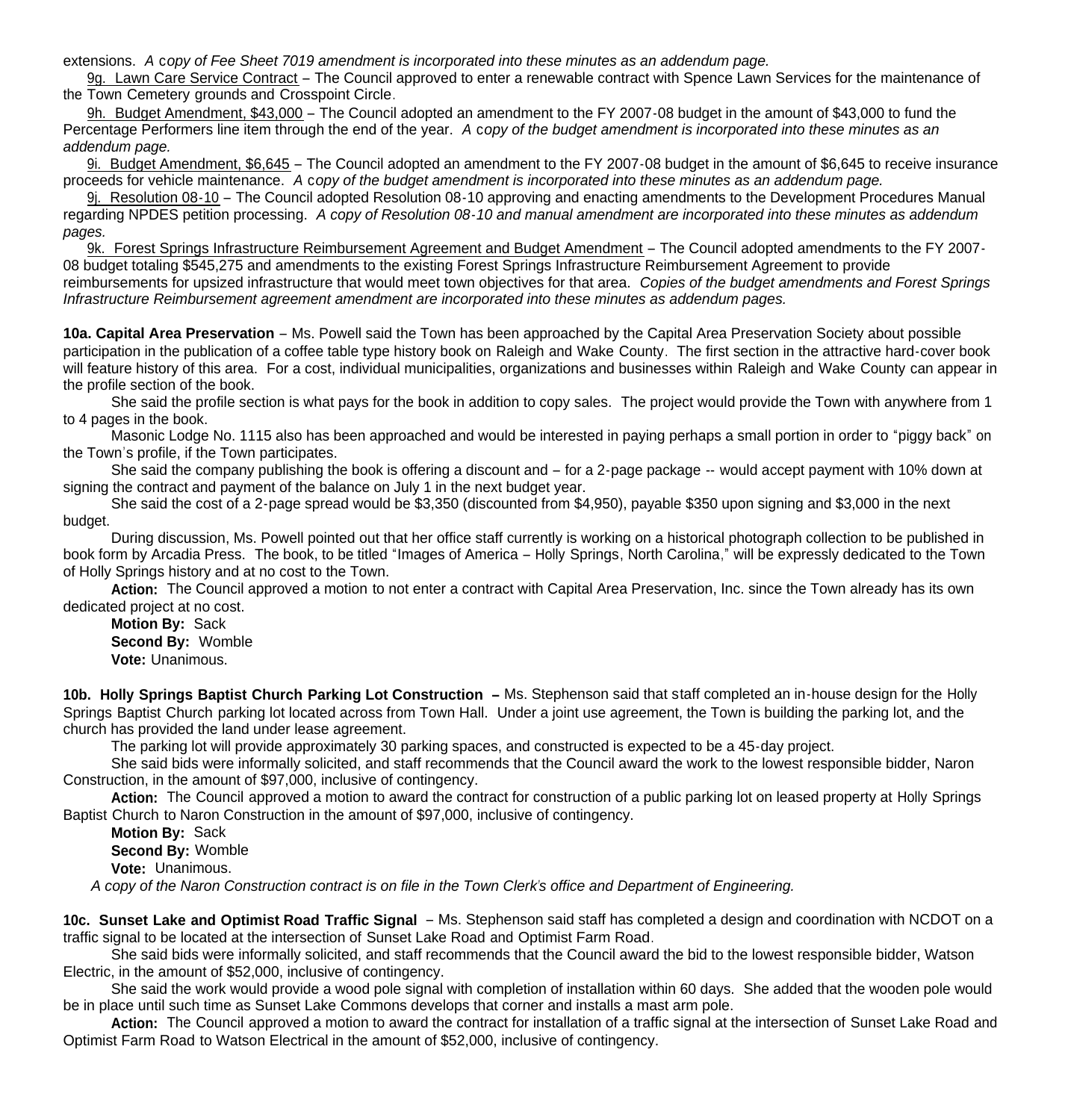**Motion By:** Womble **Second By:** DeBenedetto **Vote:** Unanimous.  *A copy of the Watson Electrical contract is on file in the Town Clerk's office and Department of Engineering.*

**10d. Town's Reclaimed Water Program -** Ms. Sudano said the Town is preparing to advertise for bids a project to install a new reclaimed water system later this month, and to begin the construction process immediately thereafter. There is a need for development of a comprehensive reclaimed water program including: a new reclaimed water ordinance, amendments to the existing cross connection ordinance, new policies and procedures for implementation and for operations and maintenance of both the new reclaimed distribution and bulk systems, Town permitting of individual users (single family, industrial, and bulk), user agreements for industrial and bulk users, fee structure, rates, and securing state approval of all of the above.

 Ms. Sudano said Davis Martin Powell has submitted a proposal for this work. The work is proposed under an amendment to an existing contract with DMP, the engineers who have worked with the Town staff (Engineering, Public Utility, Public Works, and Finance Departments) throughout the design and advertisement of both the reclaimed infrastructure and wastewater treatment plant projects. This firm is most familiar with existing processes, procedures, and staff responsibilities and will therefore be able to most efficiently and expeditiously (with minimal staff time) prepare the reclaimed program as described above, and secure approval from the state for same, she added.

**Action:** The Council approved a motion to enter into a professional services agreement with Davis Martin Powell in the amount of \$68,200, inclusive of a 10% contingency, to develop the Town's Reclaimed Water Program.

**Motion By:** Sack **Second By:** Dickson **Vote:** Unanimous. *A copy of the Davis-Martin-Powell & Associates, Inc. agreement is incorporated into these minutes as addendum pages.*

## **11. Other Business:**

 Resolution 08-11 – Councilman Dickson introduced a resolution that would state that the Council urges State Legislation to convert the Wake County Public School System Board of Education to an at-large electoral system.

 Councilman Womble expressed concern that smaller towns would loose representation, and he also noted that candidates would have to campaign countywide.

 Councilman Dickson explained that the resolution notes that candidates would have to live in an electoral district representing Holly Springs but would be voted on by all Wake County. He said that this is the same system used to elect the Wake County Board of Commissioners. He also noted that school children in Holly Springs attend many different schools.

 The problem, he said, is that a student may have an issue at a particular school, like West Lake, but the school board representative of that school is not that child's resident school board member, Horace Tart of Fuquay-Varina. Too many times, he said, a parent has an issue at a particular school, but the school board member responds that he or she can't help because he or she is not that family's school board member.

 **Action:** The Council approved a motion to adopt Resolution 08-11 urging State Legislation to convert the Wake County Public School System Board of Education to an at-large electoral system.

 **Motion By:** Dickson **Second By:** VanFossen **Vote:** Unanimous *A copy of Resolution 08-11 is incorporated into these minutes as an addendum page.*

 Councilman Womble asked police, public works and engineering staff about property at the end of Third Street. He said there is a problem in this location with people hanging out, loitering and allegedly selling illegal drugs. He suggested that the Council designate this area a No Parking zone and that police patrols be focused on this area.

**Action:** The Council approved a motion to ordain a No Parking zone at the end of Third Street, on both sides of the street.

 **Motion By:** Womble **Second By:** VanFossen **Vote:** Unanimous  *A copy of Ordinance 08-06 is incorporated into these minutes as an addendum page.*

Councilman Womble and Sack asked if the following issues in Town could be addressed by staff:

**Public Works / Police Department** – The Council approved a motion to enact an ordinance designating the end of Third Street at the United Church of Christ as a "No Parking" zone. Councilman Womble reported that this strip of property has become an area where young people hang out, and he suspects there is drug activity. Council would like to call this to the attention of the Police Department. Public Works is asked to install the signs, which can be legally enforced with adoption of the No Parking ordinance.

**Public Works** -- The Norris property on Blalock Street needs to be trimmed because bushes are blocking the vision of motorists turning onto West Holly Springs Road.